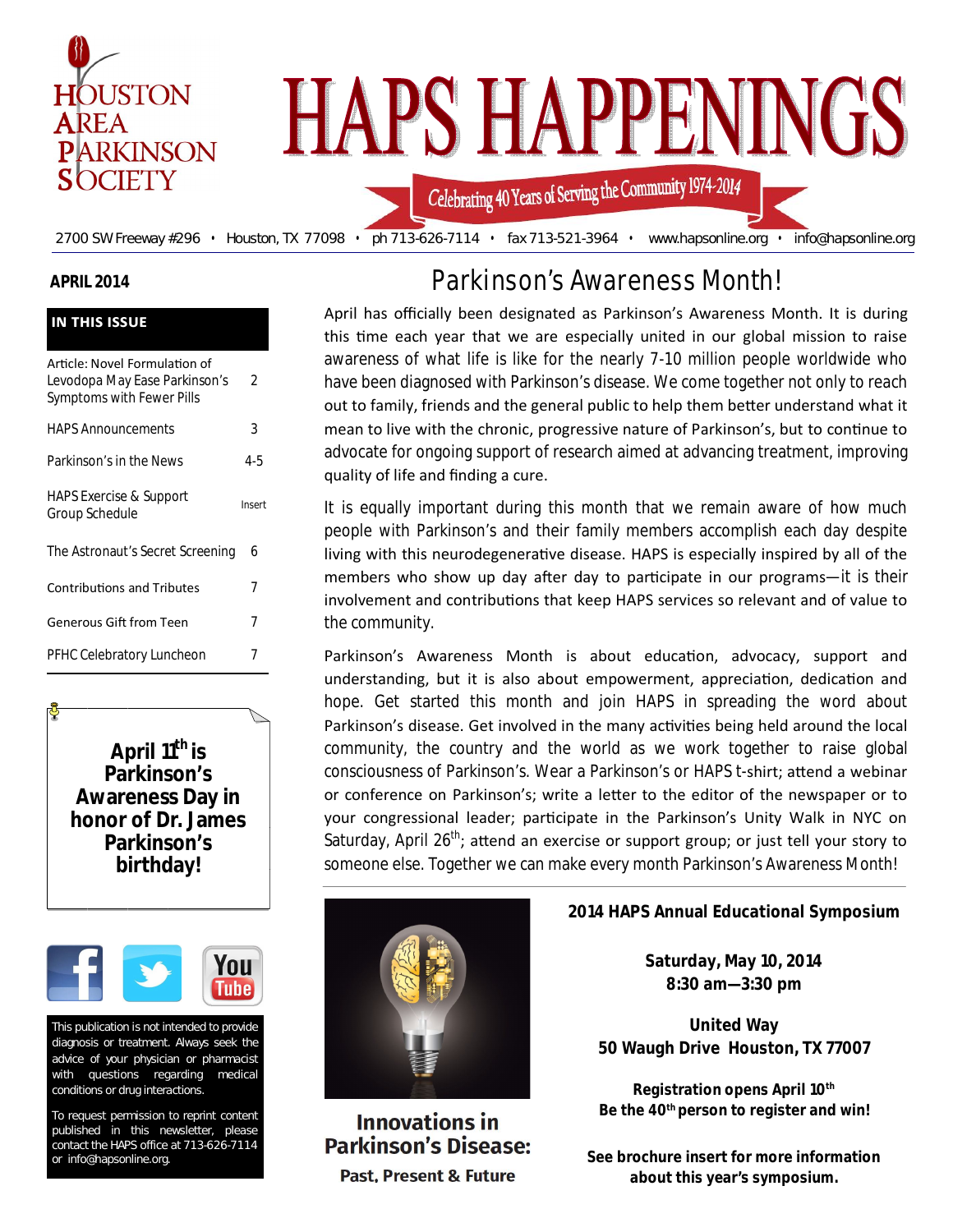## **Novel Formulation of Levodopa May Ease Parkinson's Symptoms with Fewer Pills**

People with Parkinson's disease (PD) who took a new formulation of levodopa tablets three times a day had more constant levels of the drug in their systems than those who took standard immediate-release levodopa four or five times a day, according to a new study in the journal *Movement Disorders*. The study also found that the new drug worked equally as well as optimized doses of levodopa.

Levodopa remains the gold-standard drug used to treat the motor symptoms of Parkinson's disease. When Parkinson's advances, people may need to take levodopa four or more times a day to control PD symptoms. Even with so many doses, the levels of levodopa in the system can drop, causing a worsening of motor symptoms as the drug "wears off."

Recently, scientists developed a novel form of sustained-release levodopa, which they hope may reduce fluctuations in levodopa levels. Compared with standard levodopa, the new form called XP21279 is absorbed throughout the intestines (instead of only in the upper part of the small intestines) and is a "slow release" formulation, meaning it is absorbed into the

body from the intestines over a longer period of time instead of all at once. This means it could be taken only three times daily instead of four or more.

Researchers led by Peter LeWitt, M.D., at Henry Ford Hospital and Wayne State University School of Medicine, in

Michigan, compared effects of XP21279 with those of standard immediate-release levodopa. In this doubleblinded study, 28 people with mid-stage PD were randomly selected to receive one of the drugs for two weeks: either XP21279 three times a day or immediate release levodopa four or five times a day. Then, each person switched groups and received the other drug/dose for two weeks.

At the end of each two-week period, Dr. LeWitt and his colleagues compared the average "off time" for each group with off times at the beginning of the study (baseline). They also examined how levels of the drugs in the blood fluctuated throughout the day.

#### **Results**

- Participants reported that off time was cut in half just by improving the way they took standard levodopa (adjusting timing and dosages).
- When participants took the new formulation of levodopa, they experienced a very similar reduction in off time as with optimized standard levodopa, but were able to achieve this taking fewer doses.



• In both groups, blood levels of levodopa were much more consistent throughout the day with the newer formulation of levodopa.

#### **What Does It Mean?**

Levodopa treatment is still the gold-standard treatment for PD. However, over time, people with PD who take the drug may experience off times, which can be very frustrating. Therefore, scientists are actively searching for new forms of levodopa or other drugs that can reduce off time. Evidence suggests that stabilizing the levels of levodopa in a person's blood could be one way of doing so.

Compared with standard release levodopa, XP21279 did provide more continuous levels of levodopa in the bloodstream. Contrary to the researchers' expectations, however, this did not result in significantly reduced off times. This may be because four people in the study failed to follow the directions about taking their medication with food, and subsequently had very poor results. Because the study is small, such problems can have large effects on the data. Thus, more research will be needed to

establish whether or not the new drug can actually help reduce off times. Nevertheless, this experimental drug<br>was able to achieve similar was able to achieve similar effectiveness as standard, immediaterelease levodopa.

In the meantime, this study does suggest that XP21279 may be an additional useful tool to the arsenal of medications that may reduce off time. However, XP21279 is still in the experimental stages and it must be studied further before it can be approved by the US Food and Drug Administration (FDA) for the treatment of PD.

An interesting result of this study was that almost all the participants, who had PD for an average of almost nine years, saw great benefit simply by having their medications optimized (e.g., dosages and timing improved). This means that before the study, many participants were undertreated and may have benefitted during the trial, from seeing experts in the field of Parkinson's, called movement disorder specialists.

*This article was originally published as part of "Parkinson's Science News: What Does it Mean?" on the Parkinson's Disease Foundation (PDF) website on March 20, 2014. It is reprinted, in its entirety, with permission from PDF. For other science news, please visit www.pdf.org/science\_news.*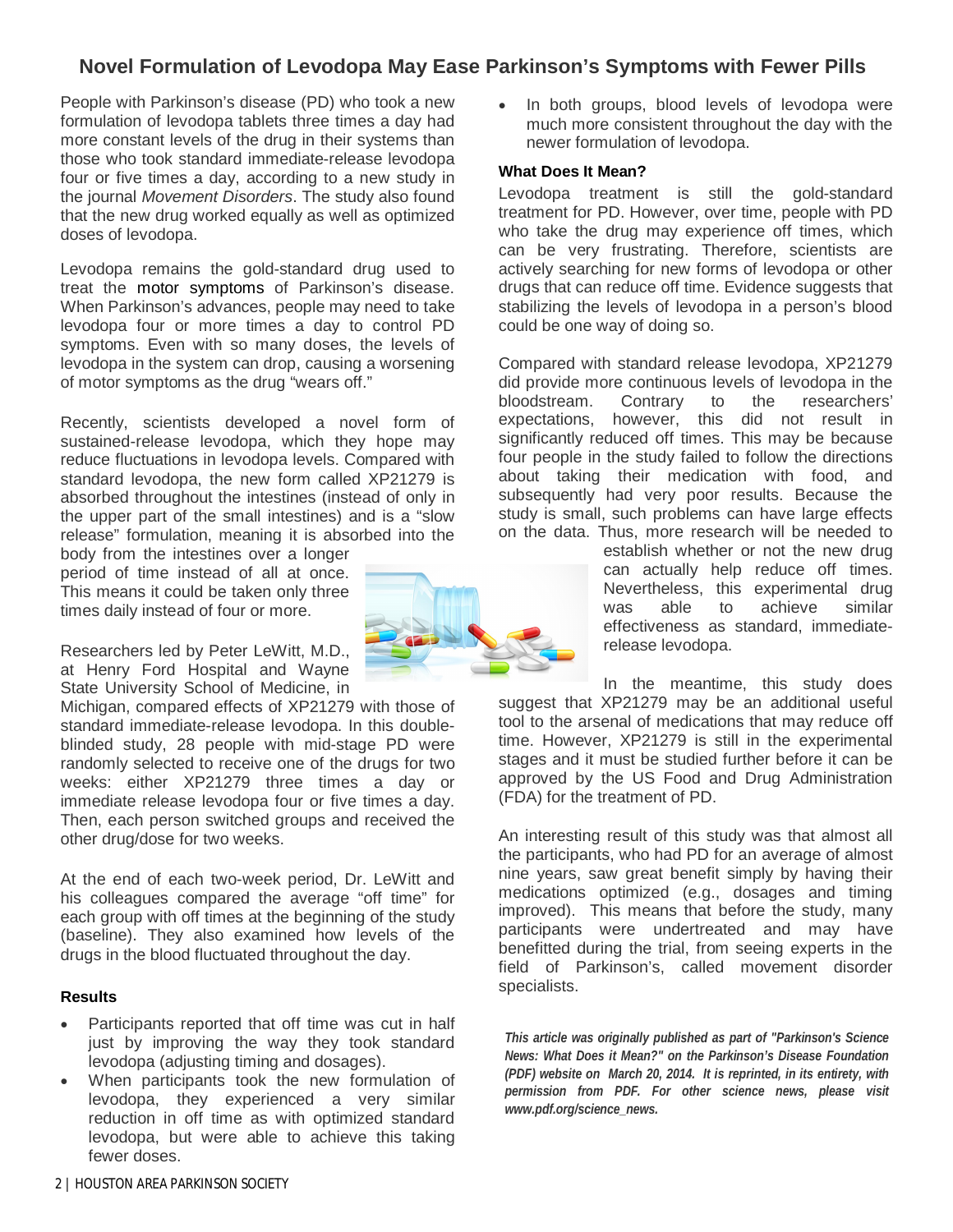## **April 5th Clinical Trials Fair Event—POSTPONED**



THE MICHAEL J. FOX FOUNDATION FOR PARKINSON'S RESEARCH

Those who registered for this fair should have received a notification from The Michael J. Fox Foundation announcing that the event has been postponed as a result of some last minute scheduling conflicts at the local research sites. It is important to have all Houston area trial sites represented at the event and we plan to reschedule in the coming months when all can participate. Stay tuned for more details—we will be sure to let you know when a new date has been identified. In the meantime, you can stay up-to-date on the trials in your area that need volunteers like you by logging on to Fox Trial Finder-www.foxtrialfinder.org or email any questions to trialsfair@michaeljfox.org.

## Can your health and wellbeing improve by joining a HAPS yoga or tai chi class?

According to Harvard Health Publications and information from University of Maryland Medical Center, tai chi and yoga have both been credited as effective treatments that can improve symptoms associated with arthritis, high blood pressure, pain, depression and Parkinson's disease. In the Houston area there are many Parkinson's specific tai chi and yoga classes to choose from. These programs have been modified to meet the needs of individuals with Parkinson's while remaining challenging and beneficial.

The tai chi class formerly affiliated with Parkinson Foundation of Harris County has been on hold, but HAPS is ready to resume if enough people are interested in attending. If you live in the Beltway 8/Richmond Avenue area and would like to participate in a tai chi class on Mondays from 11:00 am-12:00 pm at the Tracy Gee Community Center, contact Alfonso Hernandez at 713-520-8670 or hernandez@hapsonline.org.

For more information on other tai chi or yoga classes, check the group schedule and join a group near you!



HAPS is currently enrolling for the remaining spots available in the upcoming PEP series. Beginning April  $25<sup>th</sup>$ , these four-hour sessions will meet at Memorial Drive Lutheran Church each Friday for five weeks and will include components of



exercise, recreation, socialization, education and peer support with input from participants on content. Each five-week PEP series will enroll no more than twelve individuals to participate with mild to moderate Parkinson's who can function independently.

Registration is required—reserve your spot today by contacting Celeste Harris, LMSW at harris@hapsonline.org or 713-898-7586. If you can't attend this series, but are interested in future sessions, call to sign up for the next two beginning in August and October.

## **HAPS Welcomes New Director of Development**



Please join us in welcoming Midge Claiborne to the HAPS staff. Midge's motivation for serving others began after she earned her Bachelor of Arts degree in English from Louisiana Tech and started her career teaching high school English. She spent 20 years in residential real estate, while also serving in various fundraising roles on the boards of several organizations. Midge's commitment to volunteerism transitioned from part-time passion to a full-time career eight years ago when she became a development professional. Having achieved great success in educational and performing arts fundraising, Midge is thrilled to be entering the world of social services fundraising, and joined HAPS March  $1<sup>st</sup>$  as the new Director of Development. On a

personal note, Midge lost her beloved Aunt Bettie to Parkinson's disease only a couple of years ago, and she is eager to make an impact to such a worthy cause. Welcome aboard, Midge!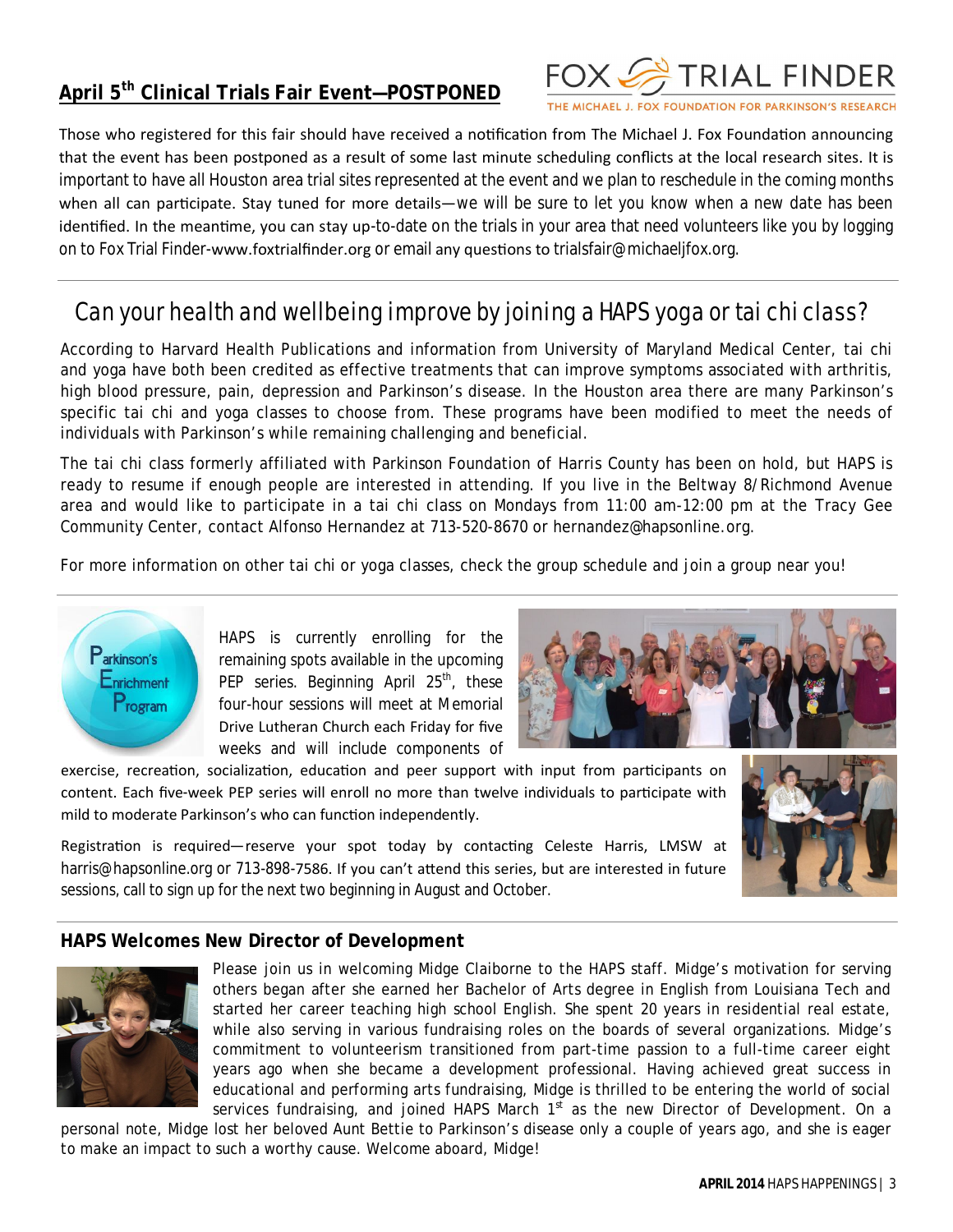

# **Parkinson's in the News**

Parkinson's Awareness Month is off to a great start with many newsworthy reports hitting the media. HAPS is pleased to see all of the promising Parkinson's disease research and advocacy efforts getting so much attention. Here are just a few examples of recent articles describing this progress.

## Parkinson's Disease Organizations Applaud Efforts to Bring More Drugs to Market, Urge Focus be **on MedicaƟons that Slow Progression of Disease**

## *New report by PhRMA outlines potenƟal advances in drug therapies for people with Parkinson's disease*

The organizations representing the Parkinson's disease community applaud biopharmaceutical research companies for developing 37 new Parkinson's disease drugs, but call for more research to find effective medications that would target the disease directly.

In a report released March 24, 2014, by Pharmaceutical Research and Manufacturers of America (PhRMA), 37 new drugs are described as in the pipeline to help people suffering from Parkinson's disease, a chronic, progressive neurological disease affecting up to 1.5 million Americans. Parkinson's disease is a movement disorder and is the result of the loss of dopamine-producing brain cells. Dopamine, a neurochemical that controls communication between brain cells, is crucial to control of motor function. Motor symptoms may include tremor or trembling, rigidity or stiffness, bradykinesia, postural instability, or impaired balance and coordination. The broad array of non-motor symptoms includes cognitive changes, mood disorders, and sleep disturbance, among others.

Currently there is no cure, therapy, or drug to slow or halt the progression of Parkinson's disease. While medication masks some symptoms for a limited period, generally four-to-eight years, dose-limiting side-effects do occur after time. Eventually the medications lose their effectiveness, leaving the person unable to move, speak, or swallow.

"We are pleased to see that there are 37 new drugs making their way to patients," said Amy Comstock Rick, CEO of the Parkinson's Action Network. "However, the number of new drugs is not as important as whether these medications are ultimately effective in improving the quality of life for people with Parkinson's. As a community, we will continue to fight to ensure that researchers have the funds and resources they need to bring us closer to drugs or therapies that directly slow or halt the progression of this disease."

The news that these new drugs are in the pipeline is a sign that the research community is moving in the right direction to find better treatments for Parkinson's disease. In fact, some of the 37 medications in development are disease-modifying therapies that could potentially halt the progression of Parkinson's. For example, one of the medications targets a receptor in the brain that plays a major role in motor control.

All 37 drugs outlined in the PhRMA report were developed by United States-based companies conducting trials in the U.S. and abroad, PhRMA-member companies conducting trials in the U.S. and abroad, and foreign companies conducting clinical trials in the United States. The medicines are either in clinical trials or awaiting review by the Food and Drug Administration. There are many other medications and therapies for Parkinson's disease developed outside the U.S. that are not included in this report. To read the full PhRMA report, visit www.phrma.org/parkinsons-disease-2014.



*This statement has been reprinted in its enƟrety with permission from Parkinson's AcƟon Network. To learn more about PAN visit www.parkinsonacƟon.org.*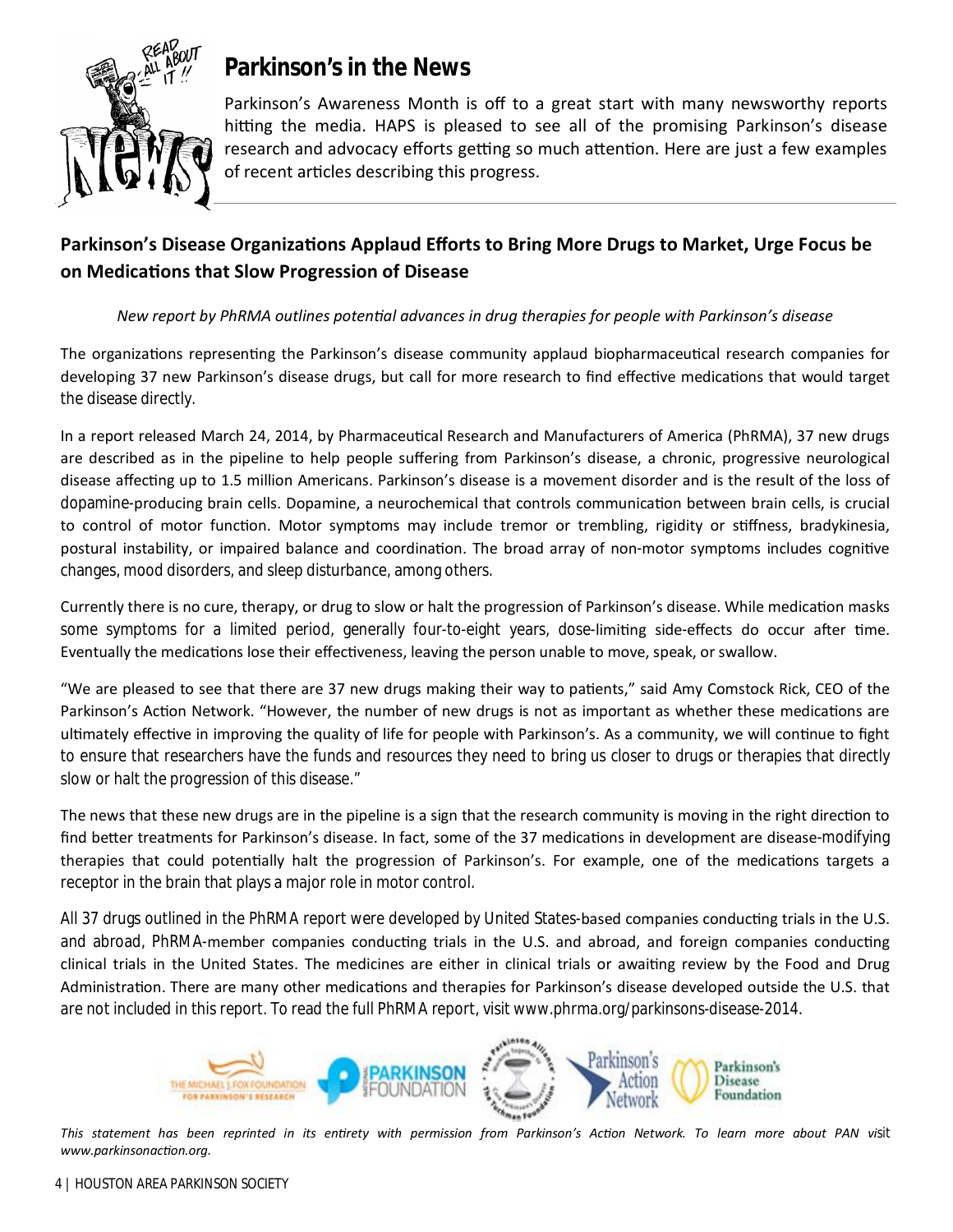## *Leave the Brain Out of It: Spinal SƟmulaƟon Could Offer an AlternaƟve to Treat Parkinson's Motor Symptoms*

Deep brain stimulation is a game changer for many Parkinson's disease (PD) patients. This therapy can alleviate motor symptoms and improve quality of life, but it does require brain surgery and is not a possibility for all people with PD.

A group of researchers from Duke University and the Edmond and Lily Safra Institute of Neuroscience of Natal in Brazil is working toward the same end result without the need for such an invasive procedure. These investigators made a splash earlier this year when they published in Scientific Reports that spinal cord stimulation in pre-clinical models improved motor symptoms and showed neuronal protection.

The Michael J. Fox Foundation (MJFF) did not fund that study, but has funded research from this same group of investigators to test spinal stimulation in a more advanced model. The MJFF-supported study is not testing the neuroprotective effect.

"This is an exciting time for, what we call, neuromodulation," says Maurizio Facheris, MD, MSc, associate director of research programs at MJFF. "While deep brain stimulation has helped many people living with Parkinson's disease, there are limitations to its use. Spinal stimulation could extend this therapeutic approach to many more."

For deep brain stimulation (DBS), a surgeon implants a thin electrode into the brain, targeting motor circuits that are not functioning properly. Small electrical pulses from a device similar to a cardiac pacemaker block the signals that cause some Parkinson's motor symptoms. Spinal stimulation uses the same technique, but rather than blocking the signals where they begin, the therapy blocks them further downstream. The electrodes are implanted in the dura, the outermost of three layers that surround the spinal cord.

Spinal cord stimulation is already used to treat chronic pain. Researchers are fine-tuning the application to work on the neurons that misfire to create Parkinson's motor symptoms. If successful, this procedure would be an alternative for patients who may not be able to have DBS because of vascular problems, mood disorders or aversion to brain surgery.

Through another grant, MJFF is supporting researchers from the University of California, San Francisco to develop a method to record brain activity during DBS so the stimulation can take place only when needed instead of continuously. The same enhancements could be used in spinal stimulation.

*This arƟcle was reprinted in its enƟrety from FOXFEED BLOG with permission from The Michael J Fox FoundaƟon for Parkinson's Research, posted March 10, 2014. For more informaƟon about MJFF visit www.michaeljfox.org.*

## **Salivary Gland Biopsy Shows Promise to Helping Diagnose Parkinson's**

A simple outpatient procedure that involves obtaining a tissue sample may help diagnose Parkinson's disease (PD) in the future, according to a new study in the journal *Neurology*. Using the technique, researchers diagnosed the disease correctly in a small group of people with PD about 75 percent of the time.

Currently, there is no objective biological test (such as a blood test) to diagnose PD. Instead, doctors diagnose the disease clinically by observing people's symptoms. The accuracy of such a diagnosis depends on the training of the diagnosing physician (better if diagnosed by a trained neurologist than an internist) and the duration of the clinical follow up when the diagnosis is made (the longer, the more accurate).

The only way to definitively identify Parkinson's is to demonstrate the presence of Lewy bodies, abnormal clumps of alpha-synuclein protein, in the brains of people with PD at autopsy. But autopsies have also shown that people with advanced PD have Lewy bodies in other areas of the body, for example, in the nerve cells of a salivary gland below the floor of the mouth, called the submandibular gland.

Researcher Charles Adler, M.D., Ph.D., at the Mayo Clinic in Scottsdale, AZ, and his colleagues wondered whether people living with PD also have Lewy bodies in their submandibular glands, and if doctors could perhaps diagnose the disease by testing tissue from the gland. He and his team performed a procedure called a needle core biopsy of the submandibular glands in 15 people who had PD for five or more years. The researchers numbed an area on the neck (just under the lower jaw) with local anesthetic, and then removed small pieces of salivary gland tissue through a hollow needle inserted into the skin. They examined the tissue sections with a microscope for signs of Lewy bodies.

#### **Results**

- Twelve biopsies (12 out of 15) included tissue from the submandibular gland.
- 75 percent (nine out of 12) of the biopsies from the submandibular gland had Lewy bodies, consistent with PD.
- Side effects of the procedure were minimal. Five people reported a swollen cheek, sore throat, excess fluid at the biopsy site, swelling under the chin, or slight bleeding/swelling/bruising under the jaw.

Continued on page 6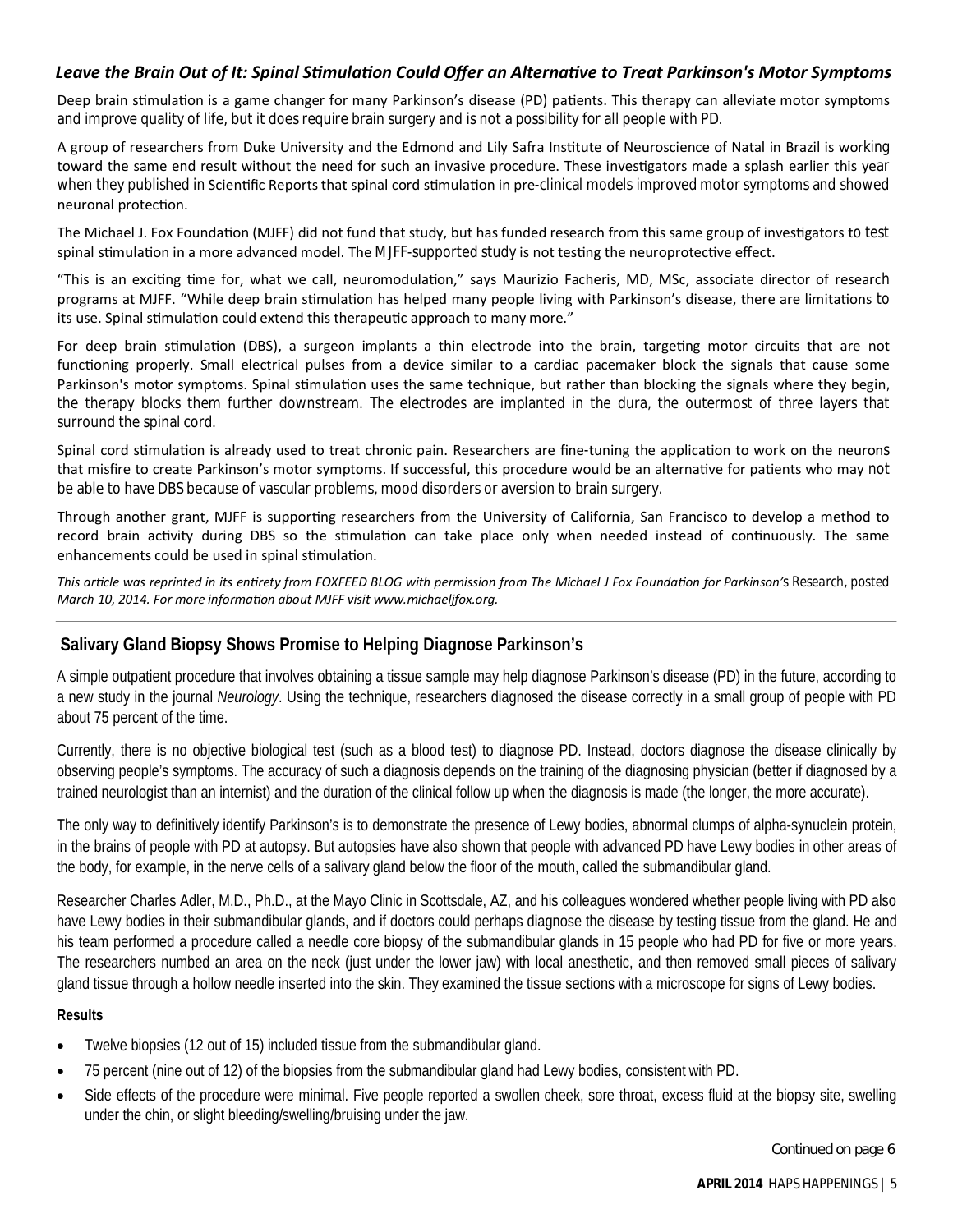

## YOU ARE INVITED TO A SPECIAL SCREENING OF



**Thursday, April 17, 2014 7:30 pm** 

Houston Marq'e Stadium 23 & IMAX 7600 Katy Freeway Houston, TX

## Honorary Event Chairs: *The Honorable and Mrs. George H.W. Bush*

*Join us for the special screening and stay for an exciting Q&A with astronaut Rich Clifford and the film's director, Zach Jankovic!*

TICKETS: \$50 includes admission & refreshments

No tickets will be sold at the door. Please purchase tickets in advance. If you would like to attend, contact the HAPS office at 713-313-1621 or nicholls@hapsonline.org. Will call opens at 6:30 pm. Please arrive early to pick up your tickets.

*Benefitting HAPS and Parkinson's Disease Center and Movement Disorders Clinic, Baylor College of Medicine, Department of Neurology.*



#### **Gland Biopsy** continued from page 5

#### **What Does It Mean?**

This small pilot study suggests that a needle core biopsy of the submandibular gland may one day help to definitively diagnose PD in living people. The noninvasive technique confirmed the diagnosis of PD based on clinical symptoms 75 percent of the time (when a submandibular tissue was indeed sampled), with minimal side effects.

The ability to diagnose Parkinson's with a test that goes beyond clinical observation would be a significant achievement in the fight against PD. It could improve diagnosis and clinical care, and advance research.

For example, before a person decides to undergo an invasive treatment such as deep brain stimulation, a biopsy could confirm that they actually have PD and could therefore benefit from the procedure. Also, the test could help to ensure that people who don't actually have PD, would not be selected for PD clinical studies since they could skew results.

This study has several limitations. First, only people who had PD for five or more years were included. At that stage, the physician's clinical diagnosis is often correct. Future study should focus on people with shorter disease duration to see whether this test may help establish a diagnosis of PD early, or maybe even identify people at risk for PD. Second, this study did not include healthy control subjects or people with PD-like diseases for comparison to the people with clinically diagnosed PD, but this data was available from a previous study. And finally, as a pilot study, only 15 people with PD were included.

Now that the researchers have obtained some promising results in this small group, they can expand their study to include controls, people with PD-like diseases, and larger numbers of people with early and advanced PD. Hopefully, pushing the needle further in our efforts to diagnose and cure Parkinson's.

*This article was originally published as part of "Parkinson's Science News: What Does it Mean?" on the Parkinson's Disease Foundation (PDF) website on March 20, 2014. It is reprinted, in its entirety, with permission from PDF. For other science news, please visit www.pdf.org/science\_news.*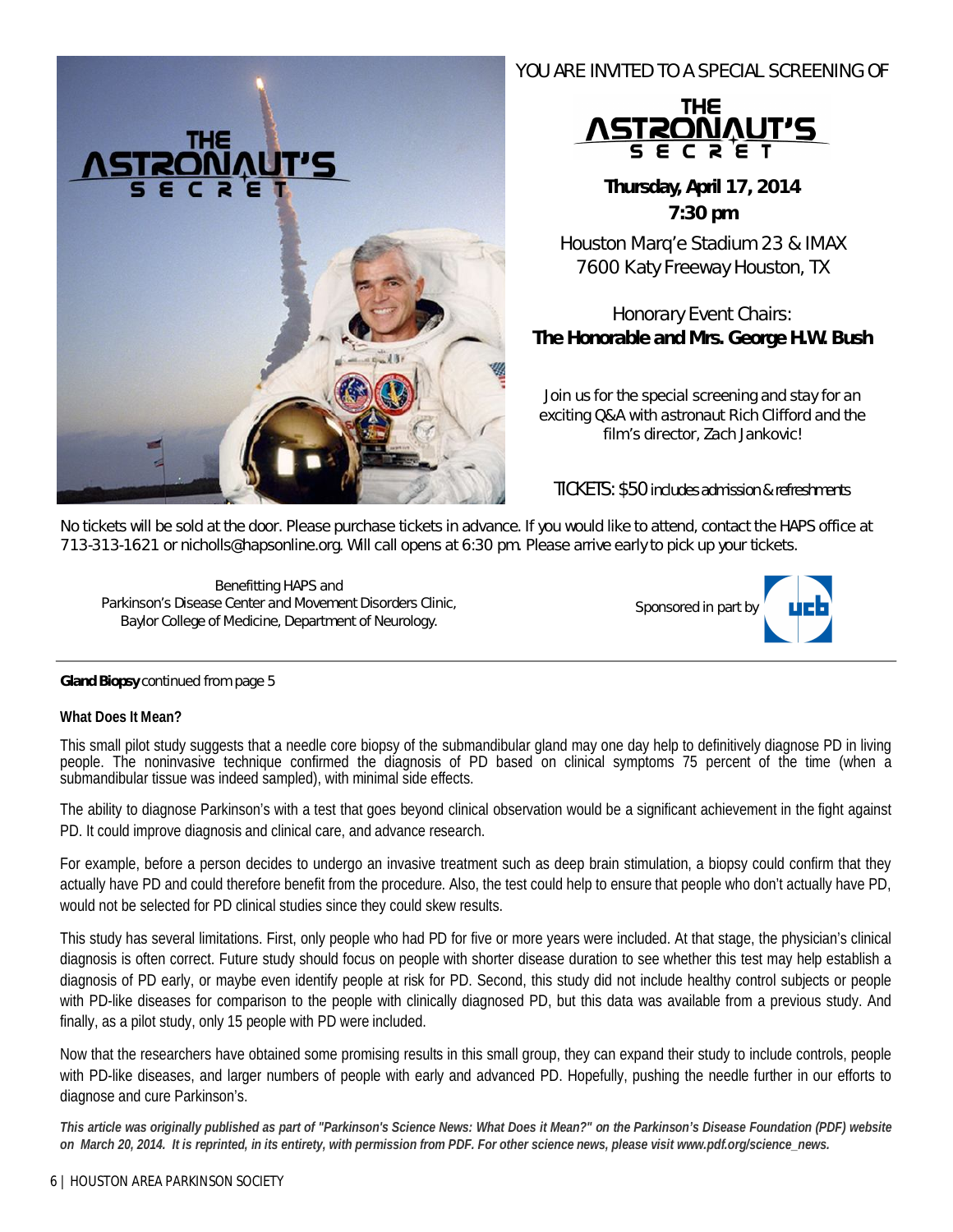# **CONTRIBUTIONS**

We are extremely grateful to the following individuals for their generous support of HAPS. Without the continued support of our donors, none of our programs or services would be possible.

## **IN MEMORY**

**Robert Frank Dyer, PhD** Linda and Jeff Green Ann and Reynold Kunz Melissa and Mark Teague Rita and her sister, Lucy Roland, Lois, David and Karen De Laney

#### **Phillip Wray Edwards**

Greg Cervenka Nicholas Bannick Dianne and Jim Heiser Addy and Dalton Messerly Mackenzie Nichols Hayden and Delaney Janisch Patricia Edwards Annette and Raymond Bielamowicz

> **Faye Hagner** Norma Diamani

**Louise Henckel** Diana James and Helen Oates

**Jane Carol Jeanes Hurst** Gail and Mike Hendryx

> **Jimmy Levy** Betsy Bernell

**Albert Morin** Diane Morin

**Juan Vicente Perez** Joel Betancourt

**Silas Bent Philips, Jr.** Gail and Mike Hendryx

**Myrna Rodman**  Billie and "How Baby" Winkelman

> **Rod Rose** Christina Massara

> > **Donald Seely** Mary Seely

**Albert Steinberg** Sue and Harry Rosenzweig

**Thomas Wood** Gail and Mike Hendryx

**Howard W. Derrickson** Anonymous

> **Herman Gilbert** Phil Gilbert

## **IN HONOR**

**Margaret Romeo** Michael Romeo

**Recovery of Gloria Herman** Betsy Bernell

**Ann Rauch's Birthday** Carolyn and Ron Bernell

> **Rudolph Owens** Joyce F. Owens

**Her family** Betti Saunders

**Kathleen Crist, LMSW** Marsha and Irl Bernstein

## **GIFTS**

Jonathan Shear Jean and Bill Heilman Terry Moore Hilda Cardenas John Wiseman Molly and Chuck Roe Andrea Friedel Porfirio Rodriguez Cynthia Crellen Sylvia and Luis Zamora

While we make every effort to be accurate and thorough, it is possible to accidently omit or misspell a name. Please contact the HAPS office with corrections.



Thirteen year old Jacob Rosenberg, son of HAPS Advisory Board member Jeff Rosenberg, recently had his Bar Mitzvah and decided he would like to help make a difference in the lives of people with Parkinson's disease by donating a portion of the monetary gifts to HAPS. Jacob sent in a major contribution totaling \$1,148 in honor of his grandfather, Ronald Suchart, who is living with Parkinson's and in memory of his great grandmother, Lily Rosenberg, who had Parkinson's. HAPS thanks Jacob for his generosity and the entire Rosenberg family for supporting HAPS' efforts to improve the lives of families living with the disease.



On March 18th, nearly 80 people attended a celebratory retirement luncheon to honor former PFHC President Roslyn Waechter, Vice President Vernell Ireland and Newsletter Editor Sarah Malcolm for their years of service and dedication to Parkinson Foundation of Harris County which ceased operations in March. They have given countless hours to the PD community by volunteering



their time to a cause they are all so passionate about. Many thanks to Roslyn, Vernell, Sarah and the many other devoted volunteers who helped make PFHC such a worthwhile organization. *Roslyn Waechter & Vernell Ireland*